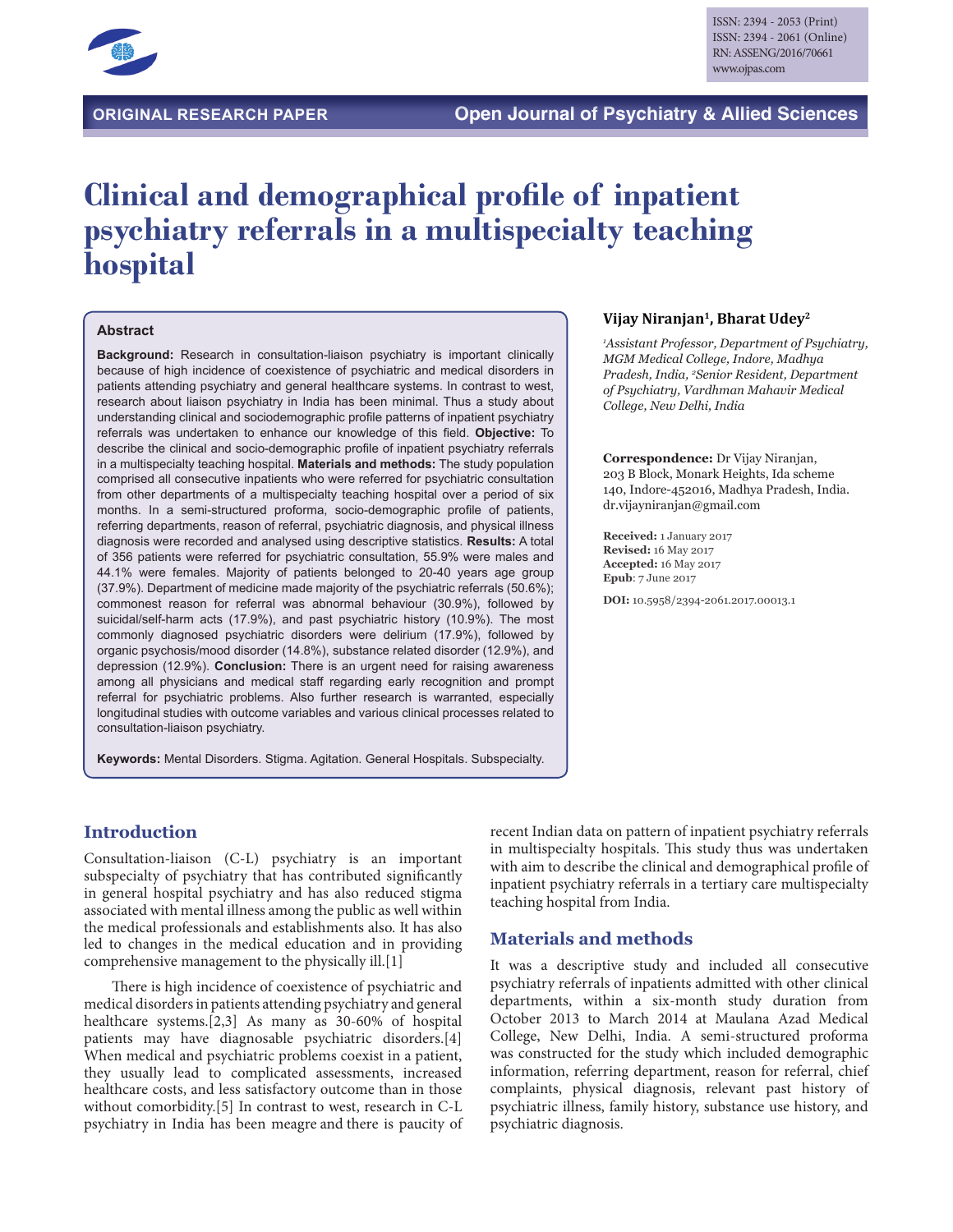The psychiatric diagnosis of the referred inpatients was made as per the tenth revision of the International Statistical Classification of Diseases and Related Health Problems (ICD-10).[6] Ethical clearance was obtained from the institutional ethical committee of the hospital, and informed consent was obtained from all patients and or/relatives. The data obtained was analysed by using descriptive statistical methods.

## **Results**

A total of 356 patients were referred for psychiatric consultation from various departments during the study period. Out of which 199 (55.9%) were males and 157 (44.1%) were females. Mean age of the patients was 38.67 years (SD 19.03), with a range of 11-92 years. Majority of patients belonged to 20-40 age group (n=135, 37.9%). The number of patients in age group below 20 years and above 60 years were 70 (19.7%) and 48 (13.5%) respectively. Rest of the demographic variables are tabulated in Table 1.

#### **Referring department**

Table 2 shows department wise number of psychiatric referrals. Majority of the referrals were made from the

**Table 1:** Demographic variables

| <b>Demographic variables</b> | Frequency (n%) |
|------------------------------|----------------|
| <b>Marital status</b>        |                |
| Married                      | 234 (65.7)     |
| Single                       | 122 (34.3)     |
| Education                    |                |
| Uneducated                   | 71 (19.9)      |
| Primary                      | 78 (21.9)      |
| High school                  | 110 (30.9)     |
| Intermediate                 | 61 (17.2)      |
| Graduation                   | 36 (10.1)      |
| Occupation                   |                |
| Professional                 | 20(5.6)        |
| Shop-owner/farmer            | 39 (10.9)      |
| Skilled work                 | 4(1.1)         |
| Semi-skilled work            | 47 (13.3)      |
| Unskilled work               | 15(4.2)        |
| Unemployed/dependent         | 231 (64.9)     |
| Background                   |                |
| Urban                        | 303 (85.1)     |
| Rural                        | 53 (14.9)      |
| Family                       |                |
| Nuclear                      | 309 (86.8)     |
| Joint                        | 47 (13.2)      |
| Religion                     |                |
| Hindu                        | 224 (62.9)     |
| Muslim                       | 117 (32.9)     |
| Sikh                         | 11(3.1)        |
| Christian                    | 4(1.1)         |

department of medicine (n=180, 50.6%). Other major sources of psychiatric referrals were departments of surgery (n=32, 8.9%) and orthopaedics (n=32, 8.9%).

#### **Reasons for referral**

Table 3 shows various reasons for which referral were called for. Most common reason cited was abnormal behaviour/ agitation (n=110, 30.9%). Other common reasons were suicidal/self-harm acts (n=64, 17.9%), past psychiatric history  $(n=39, 10.9\%)$ , depression  $(n=36, 10.1\%)$ , and medically unexplained symptoms (n=32, 8.9%).

## **Psychiatric diagnosis**

Table 4 shows distribution of various psychiatric diagnoses in the sample. The most common diagnosis was of delirium (n=64, 17.9%), followed by organic psychosis/mood disorder (n=53, 14.8%), substance related disorder (n=46, 12.9%), depression (n=46, 12.9%), and deliberate self-harm (n=28, 7.8%).

#### **Physical diagnosis**

Table 5 shows distribution of various physical (medical/ surgical) diagnoses in the referred sample. As there were numerous diagnoses, they were grouped as per organ systems involved/aetiology. The most common group belonged to

| <b>Referring department</b> | Frequency (n=356) (%) |
|-----------------------------|-----------------------|
| Orthopaedics                | 32(8.9)               |
| Medicine                    | 180 (50.6)            |
| Surgery                     | 32(8.9)               |
| Paediatrics                 | 7(1.9)                |
| ENT                         | 7(1.9)                |
| Dermatology                 | 4(1.1)                |
| Burns and plastic surgery   | 11(3.1)               |
| Neurology                   | 18(5.1)               |
| Neurosurgery                | 25(7.0)               |
| Cardiothoracic surgery      | 11(3.1)               |
| Gastrosurgery               | 11(3.1)               |
| Gynaecology and obstetrics  | 18(5.1)               |

#### **Table 3:** Reasons for referral

| <b>Reason for referral</b>   | Frequency ( $n=356$ ) (%) |
|------------------------------|---------------------------|
| Abnormal behaviour/agitation | 110 (30.9)                |
| Disorientation               | 14(3.9)                   |
| Suicidal/self-harm act       | 64 (17.9)                 |
| Depression                   | 36 (10.1)                 |
| Anxiety                      | 18(5.1)                   |
| Substance use                | 28 (7.9)                  |
| Unexplained symptoms         | 32(8.9)                   |
| Past psychiatric history     | 39 (10.9)                 |
| Others                       | 14(3.9)                   |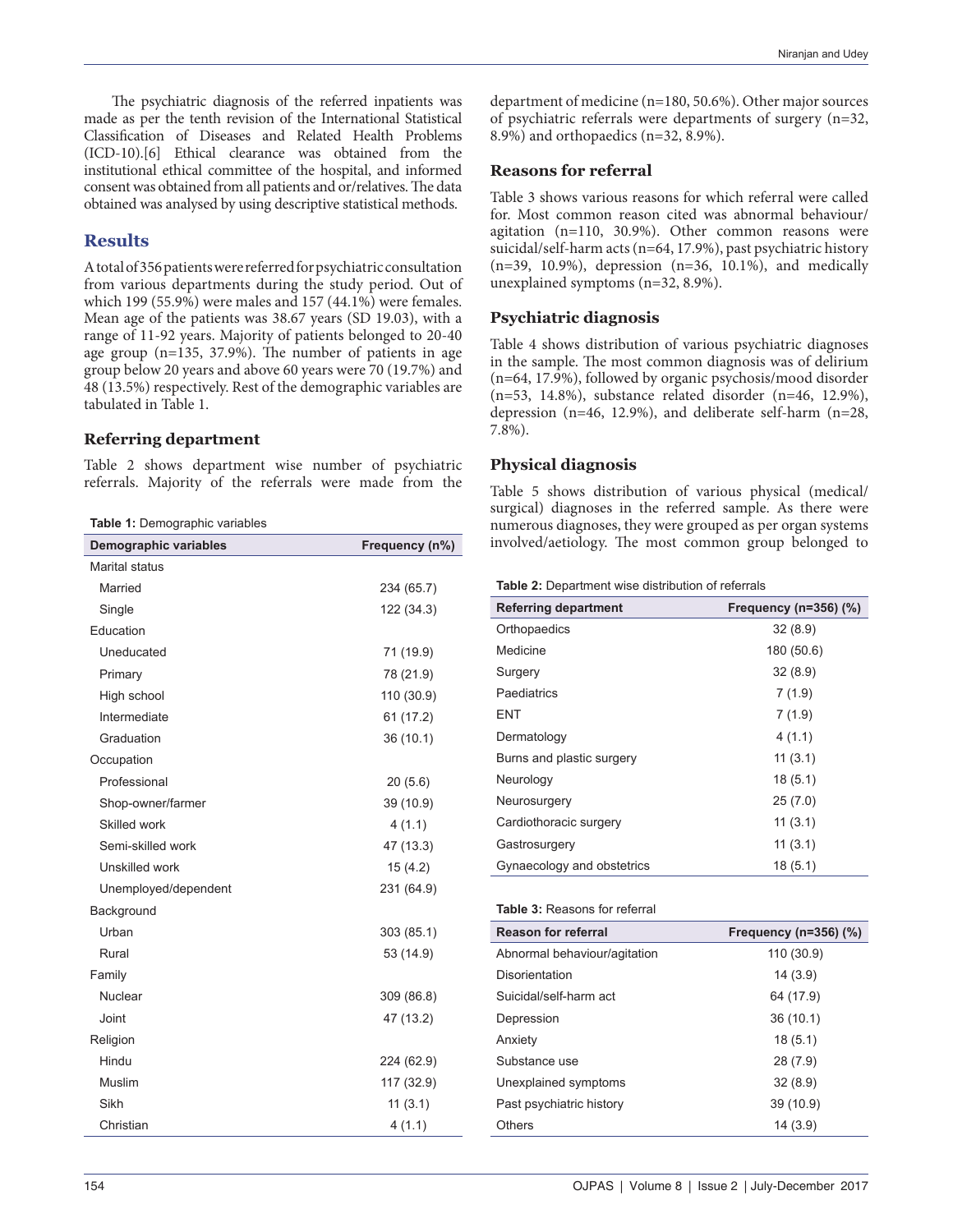**Table 4:** Psychiatric diagnosis of referrals

| <b>Table 11</b> Toyor Hat To alaghoolo of Tolon alo |               |
|-----------------------------------------------------|---------------|
| <b>Psychiatric diagnosis</b>                        | Frequency (%) |
| No psychiatric diagnosis                            | 18(5.1)       |
| Delirium                                            | 64 (17.9)     |
| Dementia                                            | 11(3.1)       |
| Organic psychosis/mood disorder                     | 53 (14.8)     |
| Substance related disorder                          | 46 (12.9)     |
| Schizophrenia- psychotic disorder                   | 39 (10.9)     |
| Depression                                          | 46 (12.9)     |
| Bipolar affective disorder                          | 14(3.9)       |
| Adjustment disorder                                 | 14 (3.9)      |
| Other anxiety disorder                              | 25 (7 0)      |
| Somatoform disorder                                 | 4(1.1)        |
| Personality disorder                                | 7(1.9)        |
| Deliberate self-harm                                | 28 (7.8)      |
| Sleep disorder                                      | 4(1.1)        |
| Dissociative disorder                               | 18 (5.1)      |
|                                                     |               |

**Table 5:** Distribution of physical diagnosis in the referred sample

| <b>Physical diagnosis</b>                | Percentage |
|------------------------------------------|------------|
| Infectious/parasitic disease             | 17         |
| Neoplasm                                 | 4          |
| Endocrine disorder                       | 11         |
| Metabolic disorder                       | 4          |
| Nervous system disorder                  | 29         |
| Cardiovascular disorder                  | 16         |
| Respiratory illness                      | 5          |
| Gastrointestinal disorder                | 19         |
| Connective tissues disorder              | 2          |
| Genitourinary                            | 2          |
| Haematological disorder                  | 4          |
| Obstetrical and gynecological complaints | 4          |
| Burns/injury/poisoning                   | 30         |
| <b>Others</b>                            | 5          |

burns/fracture/poisoning (30%), followed by nervous system disorders (29%), gastrointestinal disorders (19%), infectious/ parasitic illness (17%), and cardiovascular disorders (16%). As patients were diagnosed with multiple physical illnesses also, so the sum of proportions shown is more than 100.

## **Discussion**

The present study aimed at describing the clinical and demographical profile of inpatient psychiatry referrals in a tertiary care multispecialty teaching hospital. Majority of referred patients belonged to 20-40 years' age group (37.9%); similar findings were reported by Bhogale *et al*.[7] about psychiatric referrals that two-thirds of the patients belonged to age group of 16-45 years and Avasthi *et al*.[8] reported that 63.9% of their cases were in the age range of 16-45 years.

In the present study, there were 56% males and 44% females, showing a male preponderance. The data from previous studies has not been conclusive in this aspect. Some studies have shown a male preponderance,[9,10] while others have reported female preponderance.[11,12] In the current study, 20% of the patients were illiterate and rest of them educated to various degrees; overall patients educated between classes fifth to 12th were 67%. The data is in accordance with the literacy and education distribution of the region.[13]

Majority of the patients were married (64%). In the study by Costanzo Gala *et al*.[14] from Italy, it was reported that 50.8% of the cases were married. The occurrence of more number of married patients in current study can be explained on the basis of 67% of cases falling into 21-60 years age group. Majority of the patients belonged to nuclear family (87%), urban background (85%), and were of Hindu religion (63%). It reflects the pattern of inhabitant population in the catchment area.

When referring departments were analysed, it was found that maximum number of referrals were received from department of medicine (51%). This was in conformity with almost all the other previous studies.[7,9,10] This finding may be the result of the lesser awareness and stigma associated with psychiatric symptom, alongside tendency to put emphasis on physical symptoms, and seeking treatment for them.

In the current study, the most common reasons stated for referral was of abnormal behaviour and agitation (31%), followed by reason of suicidal/self-harm act (18%). The findings are similar to the study done by Rastogi *et al*.[15] among inpatients in a tertiary hospital, that reported the commonest reason for referral was abnormal behaviour, altered sensorium, and psychosis related behaviour that was present in 31.9% of reasons for referral. A substantial proportion of psychiatric morbidity among admitted patients is neither recognised nor referred to psychiatrists by physicians in general hospitals,[16] and there is a low index of suspicion in them for psychopathology coexisting with medical problems. So, usually when the behaviour of patients gets deranged to a certain threshold then it becomes recognisable to the staff and management problems arise then the patient is referred for psychiatric consultation; mild psychological and emotional disturbances get unnoticed especially in a busy tertiary hospital.[17] This can explain the reason of abnormal behaviour/agitation being the commonest reason of referral in our study. The medico-legal factors attached with suicidal and self-harm attempt result in psychiatric consultation of almost all the cases admitted, which is reflected in it being the second most common cited reason of referral.

Analysing the psychiatric diagnoses in the current study, the most common diagnosis was of delirium (18%), followed by organic psychosis/mood disorder (15%) and substance related disorder (13%). Delirium as described in literature is a frequent condition in general hospitals with a high prevalence on admission (11-33%) and incidence during hospital stay (three to 56%).[18-21] Also organic psychosis and mood disorder are commonly coded psychiatric diagnosis in medical setting as reported in the study by Parkekh *et al*.[22] that organic psychosis were present in 41.6 % of their cases and the study by Peh and Tay[23] reported organic psychiatric